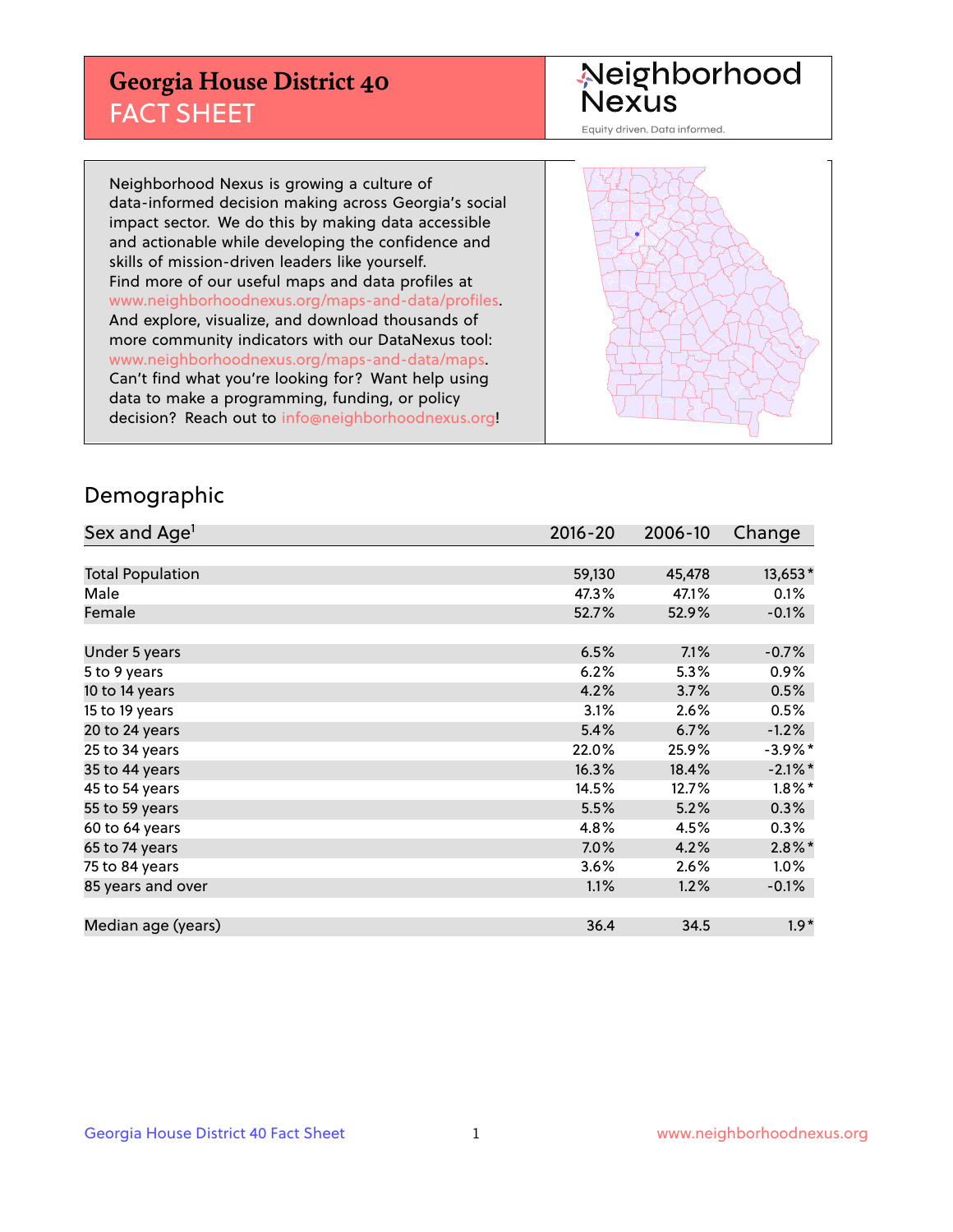## Demographic, continued...

| 13,653*<br><b>Total population</b><br>59,130<br>45,478<br>$-4.4\%$ *<br>94.1%<br>98.4%<br>One race<br>White<br>51.4%<br>$-13.2\%$ *<br>64.6%<br>$6.3\%$ *<br><b>Black or African American</b><br>32.1%<br>25.8%<br>American Indian and Alaska Native<br>0.1%<br>0.1%<br>0.0%<br>$3.6\%$ *<br>8.7%<br>5.1%<br>Asian<br>Native Hawaiian and Other Pacific Islander<br>0.3%<br>0.3%<br>$-0.0%$<br>$-1.0%$<br>Some other race<br>1.6%<br>2.6%<br>$4.4\%$ *<br>1.6%<br>5.9%<br>Two or more races<br>Race alone or in combination with other race(s) <sup>3</sup><br>$2016 - 20$<br>2006-10<br>Change<br>59,130<br>13,653*<br>Total population<br>45,478<br>White<br>$-9.2%$ *<br>56.5%<br>65.8%<br><b>Black or African American</b><br>26.6%<br>$8.3\%$ *<br>34.9%<br>American Indian and Alaska Native<br>0.6%<br>1.2%<br>0.5%<br>4.5%*<br>10.1%<br>5.6%<br>Asian<br>Native Hawaiian and Other Pacific Islander<br>0.3%<br>0.3%<br>0.0%<br>3.7%<br>2.8%<br>0.9%<br>Some other race<br>Hispanic or Latino and Race <sup>4</sup><br>$2016 - 20$<br>2006-10<br>Change<br><b>Total population</b><br>13,653*<br>59,130<br>45,478<br>Hispanic or Latino (of any race)<br>5.7%<br>4.9%<br>0.9%<br>Not Hispanic or Latino<br>94.3%<br>$-0.9\%$ *<br>95.1%<br>White alone<br>$-12.3\%$ *<br>49.5%<br>61.8%<br>Black or African American alone<br>$6.1\%$ *<br>31.5%<br>25.4%<br>American Indian and Alaska Native alone<br>0.1%<br>0.1%<br>0.0%<br>$3.6\%$ *<br>Asian alone<br>8.7%<br>5.1%<br>Native Hawaiian and Other Pacific Islander alone<br>0.3%<br>0.3%<br>$-0.0%$<br>$-0.9%$<br>Some other race alone<br>0.3%<br>1.2%<br>$2.7\%$ *<br>4.0%<br>1.3%<br>Two or more races<br>U.S. Citizenship Status <sup>5</sup><br>2016-20<br>2006-10<br>Change<br>Foreign-born population<br>8,093<br>4,868<br>$3,225*$<br>Naturalized U.S. citizen<br>$11.2\%$ *<br>50.9%<br>39.7%<br>Not a U.S. citizen<br>$-11.2%$<br>49.1%<br>60.3%<br>Citizen, Voting Age Population <sup>6</sup><br>2016-20<br>2006-10<br>Change<br>Citizen, 18 and over population<br>44,141<br>9,388*<br>34,753<br>Male<br>47.0%<br>46.9%<br>0.1% | Race <sup>2</sup> | $2016 - 20$ | 2006-10 | Change  |
|---------------------------------------------------------------------------------------------------------------------------------------------------------------------------------------------------------------------------------------------------------------------------------------------------------------------------------------------------------------------------------------------------------------------------------------------------------------------------------------------------------------------------------------------------------------------------------------------------------------------------------------------------------------------------------------------------------------------------------------------------------------------------------------------------------------------------------------------------------------------------------------------------------------------------------------------------------------------------------------------------------------------------------------------------------------------------------------------------------------------------------------------------------------------------------------------------------------------------------------------------------------------------------------------------------------------------------------------------------------------------------------------------------------------------------------------------------------------------------------------------------------------------------------------------------------------------------------------------------------------------------------------------------------------------------------------------------------------------------------------------------------------------------------------------------------------------------------------------------------------------------------------------------------------------------------------------------------------------------------------------------------------------------------------------------------------------------------------------------|-------------------|-------------|---------|---------|
|                                                                                                                                                                                                                                                                                                                                                                                                                                                                                                                                                                                                                                                                                                                                                                                                                                                                                                                                                                                                                                                                                                                                                                                                                                                                                                                                                                                                                                                                                                                                                                                                                                                                                                                                                                                                                                                                                                                                                                                                                                                                                                         |                   |             |         |         |
|                                                                                                                                                                                                                                                                                                                                                                                                                                                                                                                                                                                                                                                                                                                                                                                                                                                                                                                                                                                                                                                                                                                                                                                                                                                                                                                                                                                                                                                                                                                                                                                                                                                                                                                                                                                                                                                                                                                                                                                                                                                                                                         |                   |             |         |         |
|                                                                                                                                                                                                                                                                                                                                                                                                                                                                                                                                                                                                                                                                                                                                                                                                                                                                                                                                                                                                                                                                                                                                                                                                                                                                                                                                                                                                                                                                                                                                                                                                                                                                                                                                                                                                                                                                                                                                                                                                                                                                                                         |                   |             |         |         |
|                                                                                                                                                                                                                                                                                                                                                                                                                                                                                                                                                                                                                                                                                                                                                                                                                                                                                                                                                                                                                                                                                                                                                                                                                                                                                                                                                                                                                                                                                                                                                                                                                                                                                                                                                                                                                                                                                                                                                                                                                                                                                                         |                   |             |         |         |
|                                                                                                                                                                                                                                                                                                                                                                                                                                                                                                                                                                                                                                                                                                                                                                                                                                                                                                                                                                                                                                                                                                                                                                                                                                                                                                                                                                                                                                                                                                                                                                                                                                                                                                                                                                                                                                                                                                                                                                                                                                                                                                         |                   |             |         |         |
|                                                                                                                                                                                                                                                                                                                                                                                                                                                                                                                                                                                                                                                                                                                                                                                                                                                                                                                                                                                                                                                                                                                                                                                                                                                                                                                                                                                                                                                                                                                                                                                                                                                                                                                                                                                                                                                                                                                                                                                                                                                                                                         |                   |             |         |         |
|                                                                                                                                                                                                                                                                                                                                                                                                                                                                                                                                                                                                                                                                                                                                                                                                                                                                                                                                                                                                                                                                                                                                                                                                                                                                                                                                                                                                                                                                                                                                                                                                                                                                                                                                                                                                                                                                                                                                                                                                                                                                                                         |                   |             |         |         |
|                                                                                                                                                                                                                                                                                                                                                                                                                                                                                                                                                                                                                                                                                                                                                                                                                                                                                                                                                                                                                                                                                                                                                                                                                                                                                                                                                                                                                                                                                                                                                                                                                                                                                                                                                                                                                                                                                                                                                                                                                                                                                                         |                   |             |         |         |
|                                                                                                                                                                                                                                                                                                                                                                                                                                                                                                                                                                                                                                                                                                                                                                                                                                                                                                                                                                                                                                                                                                                                                                                                                                                                                                                                                                                                                                                                                                                                                                                                                                                                                                                                                                                                                                                                                                                                                                                                                                                                                                         |                   |             |         |         |
|                                                                                                                                                                                                                                                                                                                                                                                                                                                                                                                                                                                                                                                                                                                                                                                                                                                                                                                                                                                                                                                                                                                                                                                                                                                                                                                                                                                                                                                                                                                                                                                                                                                                                                                                                                                                                                                                                                                                                                                                                                                                                                         |                   |             |         |         |
|                                                                                                                                                                                                                                                                                                                                                                                                                                                                                                                                                                                                                                                                                                                                                                                                                                                                                                                                                                                                                                                                                                                                                                                                                                                                                                                                                                                                                                                                                                                                                                                                                                                                                                                                                                                                                                                                                                                                                                                                                                                                                                         |                   |             |         |         |
|                                                                                                                                                                                                                                                                                                                                                                                                                                                                                                                                                                                                                                                                                                                                                                                                                                                                                                                                                                                                                                                                                                                                                                                                                                                                                                                                                                                                                                                                                                                                                                                                                                                                                                                                                                                                                                                                                                                                                                                                                                                                                                         |                   |             |         |         |
|                                                                                                                                                                                                                                                                                                                                                                                                                                                                                                                                                                                                                                                                                                                                                                                                                                                                                                                                                                                                                                                                                                                                                                                                                                                                                                                                                                                                                                                                                                                                                                                                                                                                                                                                                                                                                                                                                                                                                                                                                                                                                                         |                   |             |         |         |
|                                                                                                                                                                                                                                                                                                                                                                                                                                                                                                                                                                                                                                                                                                                                                                                                                                                                                                                                                                                                                                                                                                                                                                                                                                                                                                                                                                                                                                                                                                                                                                                                                                                                                                                                                                                                                                                                                                                                                                                                                                                                                                         |                   |             |         |         |
|                                                                                                                                                                                                                                                                                                                                                                                                                                                                                                                                                                                                                                                                                                                                                                                                                                                                                                                                                                                                                                                                                                                                                                                                                                                                                                                                                                                                                                                                                                                                                                                                                                                                                                                                                                                                                                                                                                                                                                                                                                                                                                         |                   |             |         |         |
|                                                                                                                                                                                                                                                                                                                                                                                                                                                                                                                                                                                                                                                                                                                                                                                                                                                                                                                                                                                                                                                                                                                                                                                                                                                                                                                                                                                                                                                                                                                                                                                                                                                                                                                                                                                                                                                                                                                                                                                                                                                                                                         |                   |             |         |         |
|                                                                                                                                                                                                                                                                                                                                                                                                                                                                                                                                                                                                                                                                                                                                                                                                                                                                                                                                                                                                                                                                                                                                                                                                                                                                                                                                                                                                                                                                                                                                                                                                                                                                                                                                                                                                                                                                                                                                                                                                                                                                                                         |                   |             |         |         |
|                                                                                                                                                                                                                                                                                                                                                                                                                                                                                                                                                                                                                                                                                                                                                                                                                                                                                                                                                                                                                                                                                                                                                                                                                                                                                                                                                                                                                                                                                                                                                                                                                                                                                                                                                                                                                                                                                                                                                                                                                                                                                                         |                   |             |         |         |
|                                                                                                                                                                                                                                                                                                                                                                                                                                                                                                                                                                                                                                                                                                                                                                                                                                                                                                                                                                                                                                                                                                                                                                                                                                                                                                                                                                                                                                                                                                                                                                                                                                                                                                                                                                                                                                                                                                                                                                                                                                                                                                         |                   |             |         |         |
|                                                                                                                                                                                                                                                                                                                                                                                                                                                                                                                                                                                                                                                                                                                                                                                                                                                                                                                                                                                                                                                                                                                                                                                                                                                                                                                                                                                                                                                                                                                                                                                                                                                                                                                                                                                                                                                                                                                                                                                                                                                                                                         |                   |             |         |         |
|                                                                                                                                                                                                                                                                                                                                                                                                                                                                                                                                                                                                                                                                                                                                                                                                                                                                                                                                                                                                                                                                                                                                                                                                                                                                                                                                                                                                                                                                                                                                                                                                                                                                                                                                                                                                                                                                                                                                                                                                                                                                                                         |                   |             |         |         |
|                                                                                                                                                                                                                                                                                                                                                                                                                                                                                                                                                                                                                                                                                                                                                                                                                                                                                                                                                                                                                                                                                                                                                                                                                                                                                                                                                                                                                                                                                                                                                                                                                                                                                                                                                                                                                                                                                                                                                                                                                                                                                                         |                   |             |         |         |
|                                                                                                                                                                                                                                                                                                                                                                                                                                                                                                                                                                                                                                                                                                                                                                                                                                                                                                                                                                                                                                                                                                                                                                                                                                                                                                                                                                                                                                                                                                                                                                                                                                                                                                                                                                                                                                                                                                                                                                                                                                                                                                         |                   |             |         |         |
|                                                                                                                                                                                                                                                                                                                                                                                                                                                                                                                                                                                                                                                                                                                                                                                                                                                                                                                                                                                                                                                                                                                                                                                                                                                                                                                                                                                                                                                                                                                                                                                                                                                                                                                                                                                                                                                                                                                                                                                                                                                                                                         |                   |             |         |         |
|                                                                                                                                                                                                                                                                                                                                                                                                                                                                                                                                                                                                                                                                                                                                                                                                                                                                                                                                                                                                                                                                                                                                                                                                                                                                                                                                                                                                                                                                                                                                                                                                                                                                                                                                                                                                                                                                                                                                                                                                                                                                                                         |                   |             |         |         |
|                                                                                                                                                                                                                                                                                                                                                                                                                                                                                                                                                                                                                                                                                                                                                                                                                                                                                                                                                                                                                                                                                                                                                                                                                                                                                                                                                                                                                                                                                                                                                                                                                                                                                                                                                                                                                                                                                                                                                                                                                                                                                                         |                   |             |         |         |
|                                                                                                                                                                                                                                                                                                                                                                                                                                                                                                                                                                                                                                                                                                                                                                                                                                                                                                                                                                                                                                                                                                                                                                                                                                                                                                                                                                                                                                                                                                                                                                                                                                                                                                                                                                                                                                                                                                                                                                                                                                                                                                         |                   |             |         |         |
|                                                                                                                                                                                                                                                                                                                                                                                                                                                                                                                                                                                                                                                                                                                                                                                                                                                                                                                                                                                                                                                                                                                                                                                                                                                                                                                                                                                                                                                                                                                                                                                                                                                                                                                                                                                                                                                                                                                                                                                                                                                                                                         |                   |             |         |         |
|                                                                                                                                                                                                                                                                                                                                                                                                                                                                                                                                                                                                                                                                                                                                                                                                                                                                                                                                                                                                                                                                                                                                                                                                                                                                                                                                                                                                                                                                                                                                                                                                                                                                                                                                                                                                                                                                                                                                                                                                                                                                                                         |                   |             |         |         |
|                                                                                                                                                                                                                                                                                                                                                                                                                                                                                                                                                                                                                                                                                                                                                                                                                                                                                                                                                                                                                                                                                                                                                                                                                                                                                                                                                                                                                                                                                                                                                                                                                                                                                                                                                                                                                                                                                                                                                                                                                                                                                                         |                   |             |         |         |
|                                                                                                                                                                                                                                                                                                                                                                                                                                                                                                                                                                                                                                                                                                                                                                                                                                                                                                                                                                                                                                                                                                                                                                                                                                                                                                                                                                                                                                                                                                                                                                                                                                                                                                                                                                                                                                                                                                                                                                                                                                                                                                         |                   |             |         |         |
|                                                                                                                                                                                                                                                                                                                                                                                                                                                                                                                                                                                                                                                                                                                                                                                                                                                                                                                                                                                                                                                                                                                                                                                                                                                                                                                                                                                                                                                                                                                                                                                                                                                                                                                                                                                                                                                                                                                                                                                                                                                                                                         |                   |             |         |         |
|                                                                                                                                                                                                                                                                                                                                                                                                                                                                                                                                                                                                                                                                                                                                                                                                                                                                                                                                                                                                                                                                                                                                                                                                                                                                                                                                                                                                                                                                                                                                                                                                                                                                                                                                                                                                                                                                                                                                                                                                                                                                                                         |                   |             |         |         |
|                                                                                                                                                                                                                                                                                                                                                                                                                                                                                                                                                                                                                                                                                                                                                                                                                                                                                                                                                                                                                                                                                                                                                                                                                                                                                                                                                                                                                                                                                                                                                                                                                                                                                                                                                                                                                                                                                                                                                                                                                                                                                                         |                   |             |         |         |
|                                                                                                                                                                                                                                                                                                                                                                                                                                                                                                                                                                                                                                                                                                                                                                                                                                                                                                                                                                                                                                                                                                                                                                                                                                                                                                                                                                                                                                                                                                                                                                                                                                                                                                                                                                                                                                                                                                                                                                                                                                                                                                         |                   |             |         |         |
|                                                                                                                                                                                                                                                                                                                                                                                                                                                                                                                                                                                                                                                                                                                                                                                                                                                                                                                                                                                                                                                                                                                                                                                                                                                                                                                                                                                                                                                                                                                                                                                                                                                                                                                                                                                                                                                                                                                                                                                                                                                                                                         |                   |             |         |         |
|                                                                                                                                                                                                                                                                                                                                                                                                                                                                                                                                                                                                                                                                                                                                                                                                                                                                                                                                                                                                                                                                                                                                                                                                                                                                                                                                                                                                                                                                                                                                                                                                                                                                                                                                                                                                                                                                                                                                                                                                                                                                                                         |                   |             |         |         |
|                                                                                                                                                                                                                                                                                                                                                                                                                                                                                                                                                                                                                                                                                                                                                                                                                                                                                                                                                                                                                                                                                                                                                                                                                                                                                                                                                                                                                                                                                                                                                                                                                                                                                                                                                                                                                                                                                                                                                                                                                                                                                                         |                   |             |         |         |
|                                                                                                                                                                                                                                                                                                                                                                                                                                                                                                                                                                                                                                                                                                                                                                                                                                                                                                                                                                                                                                                                                                                                                                                                                                                                                                                                                                                                                                                                                                                                                                                                                                                                                                                                                                                                                                                                                                                                                                                                                                                                                                         | Female            | 53.0%       | 53.1%   | $-0.1%$ |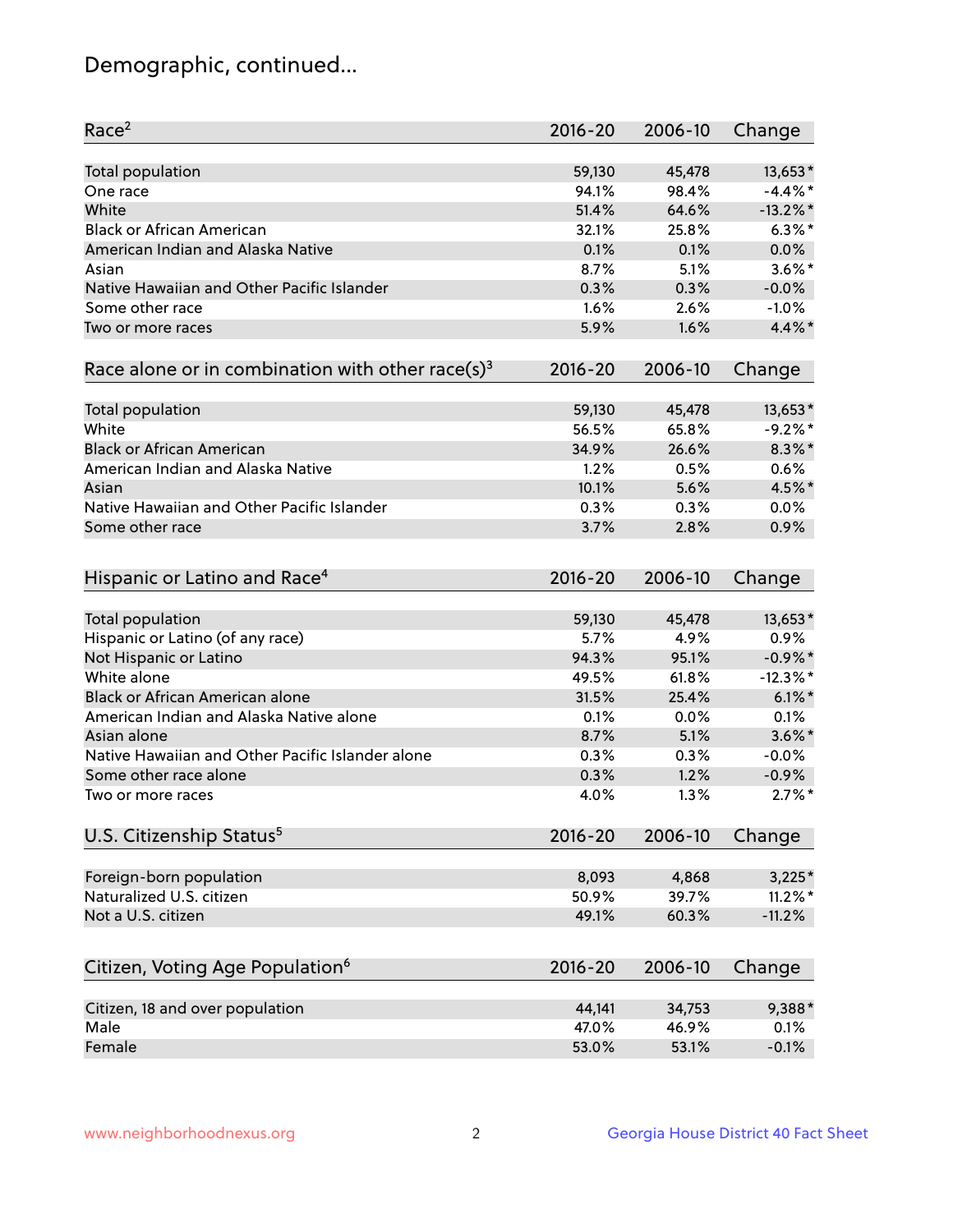#### Economic

| Income <sup>7</sup>                                 | $2016 - 20$ | 2006-10 | Change     |
|-----------------------------------------------------|-------------|---------|------------|
|                                                     |             |         |            |
| All households                                      | 27,815      | 22,802  | $5,013*$   |
| Less than \$10,000                                  | 1.9%        | 5.2%    | $-3.3\%$ * |
| \$10,000 to \$14,999                                | 1.3%        | 3.8%    | $-2.5%$ *  |
| \$15,000 to \$24,999                                | 3.5%        | 5.9%    | $-2.4\%$ * |
| \$25,000 to \$34,999                                | 5.2%        | 8.6%    | $-3.4\%$ * |
| \$35,000 to \$49,999                                | 7.6%        | 12.2%   | $-4.6%$ *  |
| \$50,000 to \$74,999                                | 21.4%       | 18.1%   | $3.2\%$ *  |
| \$75,000 to \$99,999                                | 13.2%       | 12.3%   | 0.9%       |
| \$100,000 to \$149,999                              | 19.4%       | 16.5%   | $2.9\%$ *  |
| \$150,000 to \$199,999                              | 10.4%       | 7.3%    | $3.2\%$ *  |
| \$200,000 or more                                   | 16.1%       | 10.1%   | $6.0\%$ *  |
| Median household income (dollars)                   | 92,228      | 68,669  | 23,559*    |
| Mean household income (dollars)                     | 129,325     | 97,593  | 31,732*    |
| With earnings                                       | 90.1%       | 90.0%   | 0.1%       |
| Mean earnings (dollars)                             | 124,836     | 96,913  | 27,923*    |
| <b>With Social Security</b>                         | 18.3%       | 12.7%   | $5.5%$ *   |
| Mean Social Security income (dollars)               | 22,366      | 16,751  | $5,615*$   |
| With retirement income                              | 15.9%       | 9.1%    | $6.8\%$ *  |
| Mean retirement income (dollars)                    | 34,507      | 25,525  | 8,982*     |
| With Supplemental Security Income                   | $1.8\%$     | 0.8%    | 0.9%       |
| Mean Supplemental Security Income (dollars)         | 1,893       | 8,571   | $-6,678$   |
| With cash public assistance income                  | 0.3%        | 0.9%    | $-0.6%$    |
| Mean cash public assistance income (dollars)        | $\pmb{0}$   | 4,666   | $-4,666$   |
| With Food Stamp/SNAP benefits in the past 12 months | 2.2%        | 2.8%    | $-0.7%$    |
|                                                     |             |         |            |
| Families                                            | 14,445      | 11,307  | $3,137*$   |
| Less than \$10,000                                  | 1.2%        | 2.9%    | $-1.7%$    |
| \$10,000 to \$14,999                                | 0.8%        | 1.5%    | $-0.7%$    |
| \$15,000 to \$24,999                                | 1.6%        | 3.6%    | $-2.0%$    |
| \$25,000 to \$34,999                                | 3.9%        | 5.6%    | $-1.7%$    |
| \$35,000 to \$49,999                                | 7.1%        | 10.4%   | $-3.3%$    |
| \$50,000 to \$74,999                                | 15.5%       | 13.9%   | 1.5%       |
| \$75,000 to \$99,999                                | 10.5%       | 13.1%   | $-2.6%$    |
| \$100,000 to \$149,999                              | 21.0%       | 20.5%   | 0.5%       |
| \$150,000 to \$199,999                              | 13.0%       | 11.7%   | 1.4%       |
| \$200,000 or more                                   | 25.4%       | 16.9%   | $8.5\%$ *  |
| Median family income (dollars)                      | 121,367     | 98,097  | 23,269*    |
| Mean family income (dollars)                        | 162,455     | 128,356 | 34,099*    |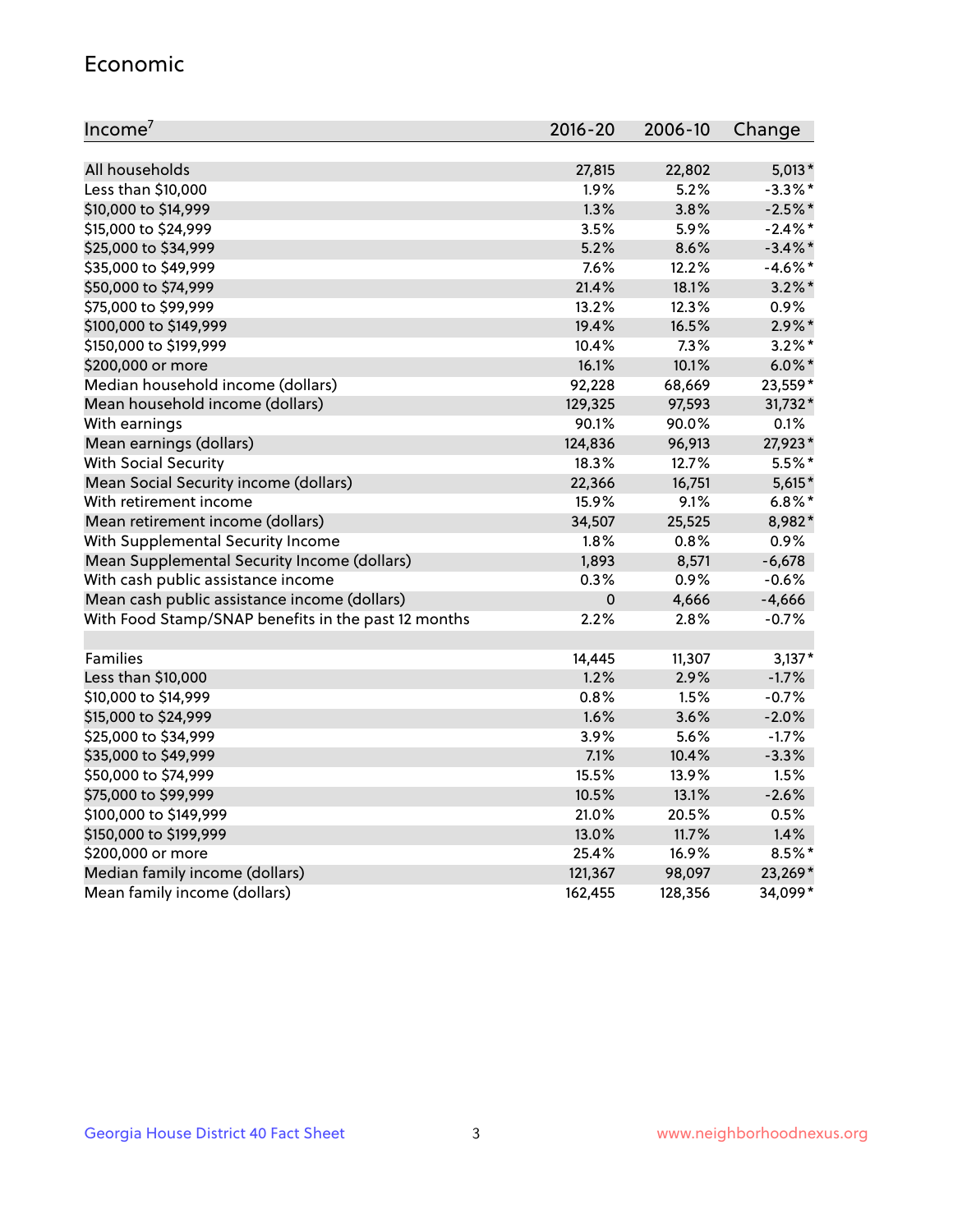## Economic, continued...

| Income, continued <sup>8</sup>                                        | $2016 - 20$ | 2006-10 | Change     |
|-----------------------------------------------------------------------|-------------|---------|------------|
|                                                                       |             |         |            |
| Nonfamily households                                                  | 13,370      | 11,495  | 1,875*     |
| Median nonfamily income (dollars)                                     | 71,128      | 51,447  | 19,681*    |
| Mean nonfamily income (dollars)                                       | 91,764      | 65,914  | 25,851*    |
| Median earnings for workers (dollars)                                 | 59,622      | 47,294  | 12,328*    |
| Median earnings for male full-time, year-round workers<br>(dollars)   | 82,792      | 71,399  | 11,393*    |
| Median earnings for female full-time, year-round workers<br>(dollars) | 62,573      | 50,867  | 11,707*    |
| Per capita income (dollars)                                           | 61,974      | 49,399  | 12,576 *   |
|                                                                       |             |         |            |
| Families and People Below Poverty Level <sup>9</sup>                  | $2016 - 20$ | 2006-10 | Change     |
| <b>All families</b>                                                   | 3.1%        | 5.0%    | $-1.9%$    |
| With related children under 18 years                                  | 5.3%        | 8.7%    | $-3.4%$    |
| With related children under 5 years only                              | 8.1%        | 9.8%    | $-1.8%$    |
| Married couple families                                               | 1.9%        | 2.1%    | $-0.2%$    |
| With related children under 18 years                                  | 3.6%        | 2.8%    | 0.8%       |
| With related children under 5 years only                              | 2.5%        | 1.6%    | 0.9%       |
| Families with female householder, no husband present                  | 6.4%        | 14.0%   | $-7.7%$    |
| With related children under 18 years                                  | 10.1%       | 18.5%   | $-8.5%$    |
| With related children under 5 years only                              | 31.5%       | 53.7%   | $-22.2%$   |
|                                                                       |             |         |            |
| All people                                                            | 4.8%        | 9.3%    | $-4.5%$ *  |
| Under 18 years                                                        | 6.2%        | 10.4%   | $-4.2%$    |
| Related children under 18 years                                       | 5.9%        | 10.2%   | $-4.3%$    |
| Related children under 5 years                                        | 7.6%        | 12.9%   | $-5.3%$    |
| Related children 5 to 17 years                                        | 5.0%        | 8.3%    | $-3.3%$    |
| 18 years and over                                                     | 4.5%        | 9.0%    | $-4.5%$ *  |
| 18 to 64 years                                                        | 4.3%        | 8.9%    | $-4.6\%$ * |
| 65 years and over                                                     | 5.8%        | 10.5%   | $-4.8%$    |
| People in families                                                    | 3.7%        | 5.6%    | $-1.9%$    |
| Unrelated individuals 15 years and over                               | 7.5%        | 16.8%   | $-9.4%$ *  |
|                                                                       |             |         |            |
| Non-Hispanic white people                                             | 3.7%        | 6.4%    | $-2.7%$ *  |
| Black or African-American people                                      | 6.7%        | 13.8%   | $-7.0\%$ * |
| Asian people                                                          | 1.4%        | 5.4%    | $-4.0%$    |
| Hispanic or Latino people                                             | 14.1%       | 24.7%   | $-10.6%$   |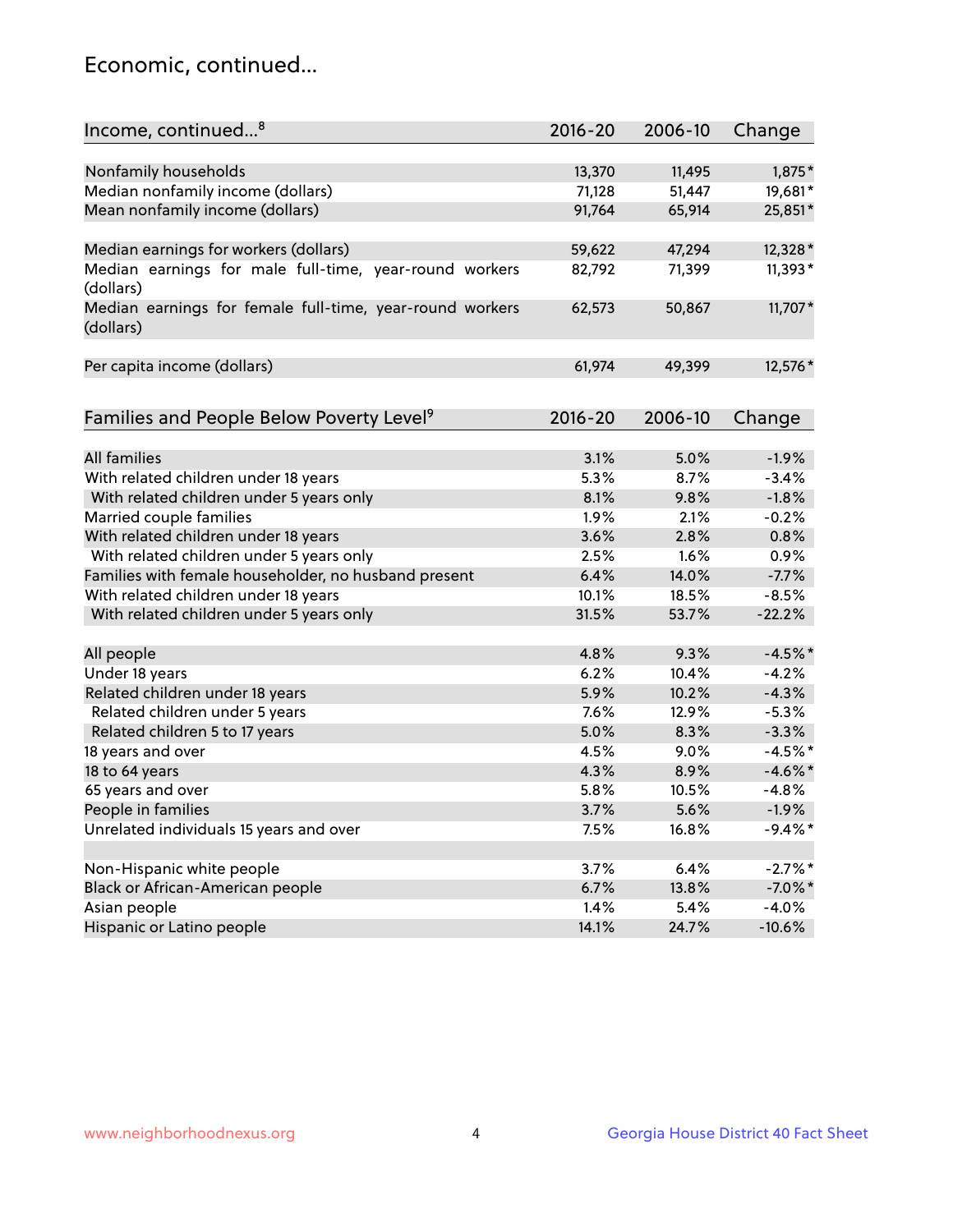## Employment

| Employment Status <sup>10</sup>                               | $2016 - 20$  | 2006-10        | Change             |
|---------------------------------------------------------------|--------------|----------------|--------------------|
|                                                               |              |                |                    |
| Population 16 years and over                                  | 48,904       | 37,900         | 11,003*            |
| In labor force                                                | 77.8%        | 78.3%          | $-0.5%$            |
| Civilian labor force                                          | 77.7%        | 77.9%          | $-0.2%$            |
| Employed                                                      | 75.3%        | 73.7%          | 1.6%               |
| Unemployed                                                    | 2.4%         | 4.2%           | $-1.8%$            |
| <b>Armed Forces</b>                                           | 0.2%         | 0.4%           | $-0.2%$            |
| Not in labor force                                            | 22.2%        | 21.7%          | 0.5%               |
| Civilian labor force                                          | 37,981       | 29,528         | 8,453*             |
| <b>Unemployment Rate</b>                                      | 3.1%         | 5.4%           | $-2.4%$            |
|                                                               |              |                |                    |
| Females 16 years and over                                     | 25,843       | 20,110         | $5,733*$           |
| In labor force                                                | 72.3%        | 72.2%          | 0.1%               |
| Civilian labor force                                          | 72.0%        | 71.8%          | 0.2%               |
| Employed                                                      | 69.6%        | 68.2%          | 1.5%               |
|                                                               |              |                |                    |
| Own children of the householder under 6 years                 | 4,824        | 3,616          | $1,208*$           |
| All parents in family in labor force                          | 70.6%        | 59.3%          | 11.3%              |
| Own children of the householder 6 to 17 years                 | 6,046        | 4,102          | $1,943*$           |
| All parents in family in labor force                          | 78.1%        | 69.8%          | 8.3%               |
|                                                               |              |                |                    |
| Industry <sup>11</sup>                                        | $2016 - 20$  | 2006-10        | Change             |
|                                                               |              |                |                    |
| Civilian employed population 16 years and over                | 36,821       | 27,930<br>0.1% | 8,892*             |
| Agriculture, forestry, fishing and hunting, and mining        | 0.2%<br>3.1% |                | 0.1%<br>$-1.8\%$ * |
| Construction<br>Manufacturing                                 | 6.7%         | 4.9%<br>5.9%   | 0.8%               |
| Wholesale trade                                               | 3.3%         | 4.4%           | $-1.1%$            |
| Retail trade                                                  | 10.5%        | 10.0%          | 0.5%               |
|                                                               | 6.5%         | 5.6%           | 0.9%               |
| Transportation and warehousing, and utilities<br>Information  | 4.0%         | 4.8%           | $-0.8%$            |
| Finance and insurance, and real estate and rental and leasing | 11.9%        | 11.6%          | 0.3%               |
| Professional, scientific, and management, and administrative  | 21.8%        | 18.8%          | $3.0\%$ *          |
| and waste management services                                 |              |                |                    |
| Educational services, and health care and social assistance   | 17.0%        | 19.4%          | $-2.4\%$ *         |
| Arts, entertainment, and recreation, and accommodation and    | 9.3%         | 6.5%           | $2.8\%$ *          |
| food services                                                 |              |                |                    |
| Other services, except public administration                  | 2.3%         | 4.9%           | $-2.6\%$ *         |
| Public administration                                         | 3.5%         | 3.3%           | 0.1%               |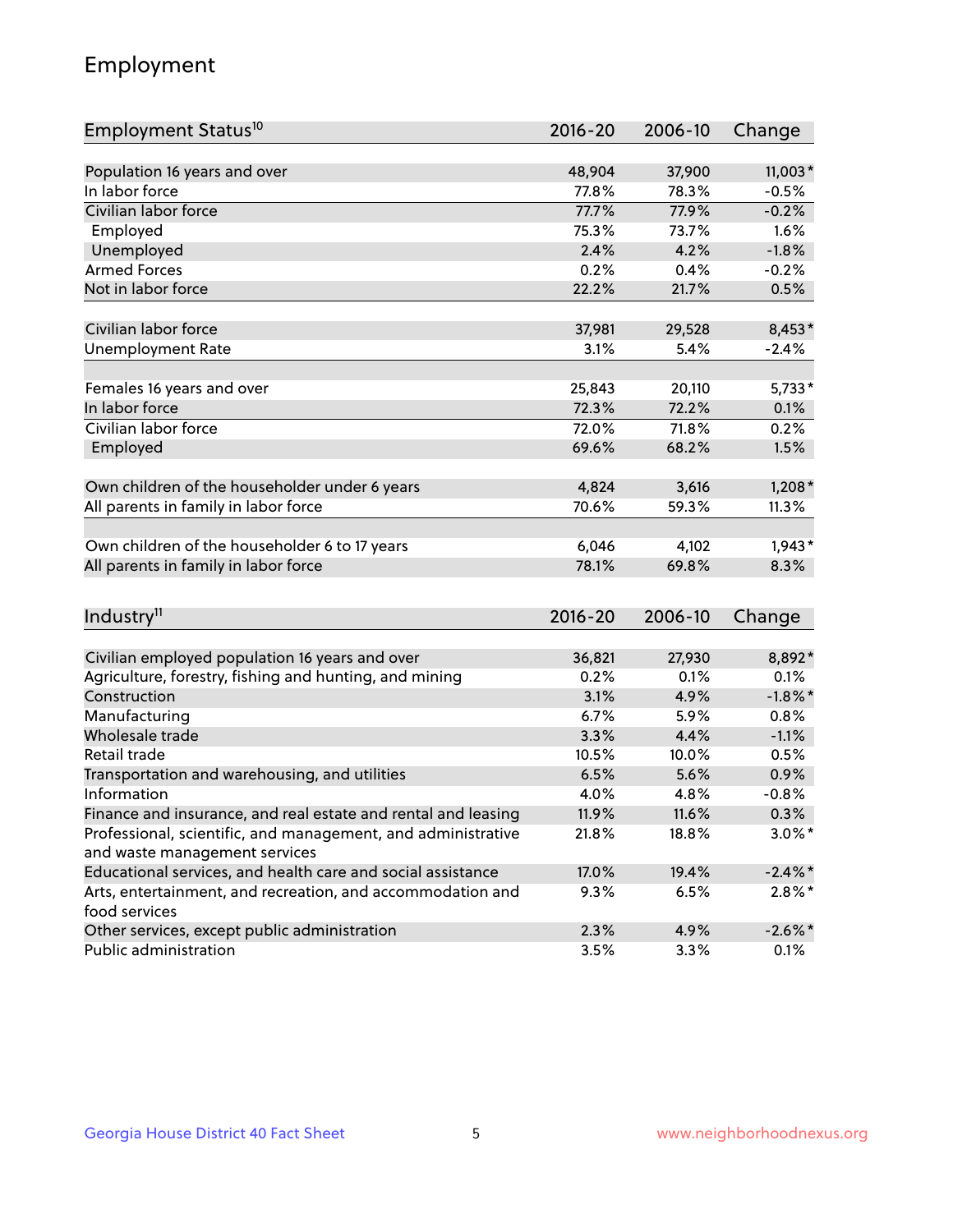## Employment, continued...

| Occupation <sup>12</sup>                                                    | $2016 - 20$ | 2006-10 | Change     |
|-----------------------------------------------------------------------------|-------------|---------|------------|
| Civilian employed population 16 years and over                              | 36,821      | 27,930  | 8,892*     |
| Management, business, science, and arts occupations                         | 64.1%       | 57.0%   | $7.1\%$ *  |
|                                                                             | 7.3%        | 9.3%    | $-2.0%$    |
| Service occupations<br>Sales and office occupations                         | 20.0%       | 25.0%   | $-5.0\%$ * |
|                                                                             |             |         |            |
| Natural<br>and<br>resources,<br>construction,<br>maintenance<br>occupations | 3.1%        | 4.0%    | $-0.8%$    |
| Production, transportation, and material moving occupations                 | 5.5%        | 4.8%    | 0.7%       |
| Class of Worker <sup>13</sup>                                               | $2016 - 20$ | 2006-10 | Change     |
| Civilian employed population 16 years and over                              | 36,821      | 27,930  | 8,892*     |
| Private wage and salary workers                                             | 85.4%       | 82.8%   | 2.6%       |
| Government workers                                                          | 9.5%        | 11.7%   | $-2.1%$    |
| Self-employed in own not incorporated business workers                      | 4.9%        | 5.4%    | $-0.5%$    |
| Unpaid family workers                                                       | 0.1%        | 0.1%    | 0.0%       |
|                                                                             |             |         |            |
| Job Flows <sup>14</sup>                                                     | 2019        | 2010    | Change     |
| Total Jobs in district                                                      | 71,423      | 55,013  | 16,410     |
| Held by residents of district                                               | 4.1%        | 3.9%    | 0.2%       |
| Held by non-residents of district                                           | 95.9%       | 96.1%   | $-0.2%$    |
| Jobs by Industry Sector <sup>15</sup>                                       | 2019        | 2010    | Change     |
| Total Jobs in district                                                      | 71,423      | 55,013  | 16,410     |
| Goods Producing sectors                                                     | 11.7%       | 8.3%    | 3.4%       |
| Trade, Transportation, and Utilities sectors                                | 19.3%       | 22.7%   | $-3.4%$    |
| All Other Services sectors                                                  | 69.0%       | 69.0%   | $-0.0%$    |
|                                                                             |             |         |            |
| Total Jobs in district held by district residents                           | 2,947       | 2,173   | 774        |
| <b>Goods Producing sectors</b>                                              | 7.8%        | 6.1%    | 1.7%       |
| Trade, Transportation, and Utilities sectors                                | 16.9%       | 15.5%   | 1.4%       |
| All Other Services sectors                                                  | 75.3%       | 78.4%   | $-3.0%$    |
|                                                                             |             |         |            |
| Jobs by Earnings <sup>16</sup>                                              | 2019        | 2010    | Change     |
| Total Jobs in district                                                      | 71,423      | 55,013  | 16,410     |
| Jobs with earnings \$1250/month or less                                     | 15.8%       | 20.3%   | $-4.4%$    |
| Jobs with earnings \$1251/month to \$3333/month                             | 25.5%       | 34.7%   | $-9.3%$    |
| Jobs with earnings greater than \$3333/month                                | 58.7%       | 45.0%   | 13.7%      |
|                                                                             |             |         |            |
| Total Jobs in district held by district residents                           | 2,947       | 2,173   | 774        |
| Jobs with earnings \$1250/month or less                                     | 14.4%       | 17.2%   | $-2.9%$    |
| Jobs with earnings \$1251/month to \$3333/month                             | 18.9%       | 27.2%   | $-8.3%$    |
| Jobs with earnings greater than \$3333/month                                | 66.7%       | 55.5%   | 11.2%      |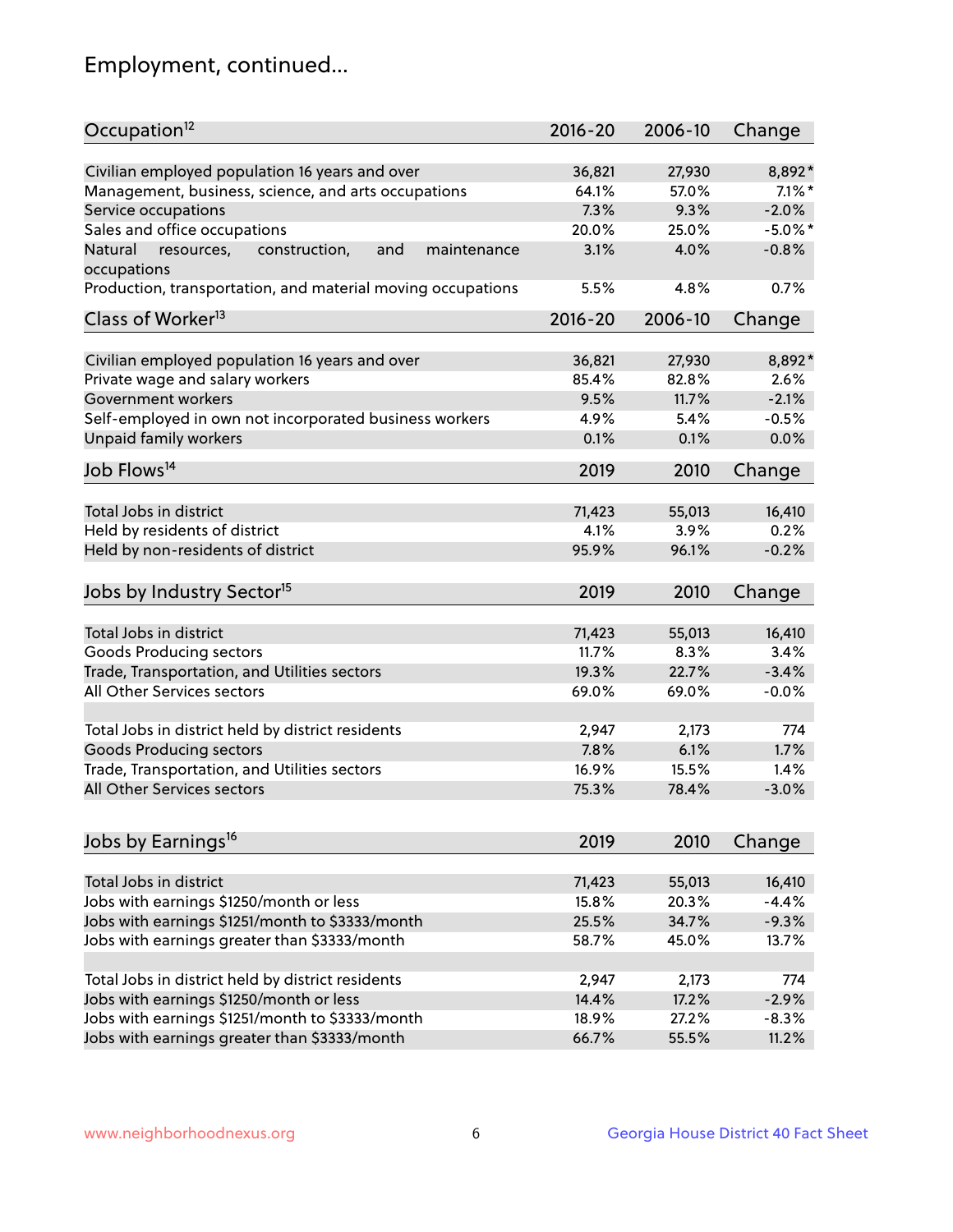## Employment, continued...

| Jobs by Age of Worker <sup>17</sup>               | 2019   | 2010   | Change  |
|---------------------------------------------------|--------|--------|---------|
|                                                   |        |        |         |
| Total Jobs in district                            | 71,423 | 55,013 | 16,410  |
| Jobs with workers age 29 or younger               | 21.5%  | 21.8%  | $-0.3%$ |
| Jobs with workers age 30 to 54                    | 57.5%  | 62.9%  | $-5.4%$ |
| Jobs with workers age 55 or older                 | 20.9%  | 15.3%  | 5.7%    |
|                                                   |        |        |         |
| Total Jobs in district held by district residents | 2,947  | 2,173  | 774     |
| Jobs with workers age 29 or younger               | 21.1%  | 25.4%  | $-4.3%$ |
| Jobs with workers age 30 to 54                    | 60.0%  | 57.6%  | 2.4%    |
| Jobs with workers age 55 or older                 | 18.9%  | 17.0%  | 1.9%    |
|                                                   |        |        |         |

#### Education

| School Enrollment <sup>18</sup>                | $2016 - 20$ | 2006-10  | Change               |
|------------------------------------------------|-------------|----------|----------------------|
|                                                |             |          |                      |
| Population 3 years and over enrolled in school | 11,918      | 9,792    | $2,125*$             |
| Nursery school, preschool                      | 11.8%       | $9.9\%$  | $1.9\%$              |
| Kindergarten                                   | 9.0%        | 6.7%     | 2.3%                 |
| Elementary school (grades 1-8)                 | 34.2%       | 29.9%    | 4.2%                 |
| High school (grades 9-12)                      | 16.2%       | 10.5%    | $5.7\%$ *            |
| College or graduate school                     | 28.8%       | 42.9%    | $-14.1\%$ *          |
| Educational Attainment <sup>19</sup>           | $2016 - 20$ | 2006-10  | Change               |
|                                                |             |          |                      |
| Population 25 years and over                   | 44,140      | 33,939   | 10,201*              |
| Less than 9th grade                            | 0.8%        | $1.0\%$  | $-0.2%$              |
| 9th to 12th grade, no diploma                  | 1.4%        | 2.7%     | $-1.4%$              |
| High school graduate (includes equivalency)    | 10.8%       | $11.8\%$ | $-1.0%$              |
| Some college, no degree                        | 16.2%       | 16.2%    | $-0.1%$              |
| Associate's degree                             | 5.3%        | 5.0%     | 0.3%                 |
| Bachelor's degree                              | 38.4%       | 39.1%    | $-0.7%$              |
| Graduate or professional degree                | 27.2%       | 24.1%    | $3.1\%$ <sup>*</sup> |
|                                                |             |          |                      |
| Percent high school graduate or higher         | 97.8%       | 96.2%    | 1.6%                 |
| Percent bachelor's degree or higher            | 65.6%       | 63.3%    | 2.3%                 |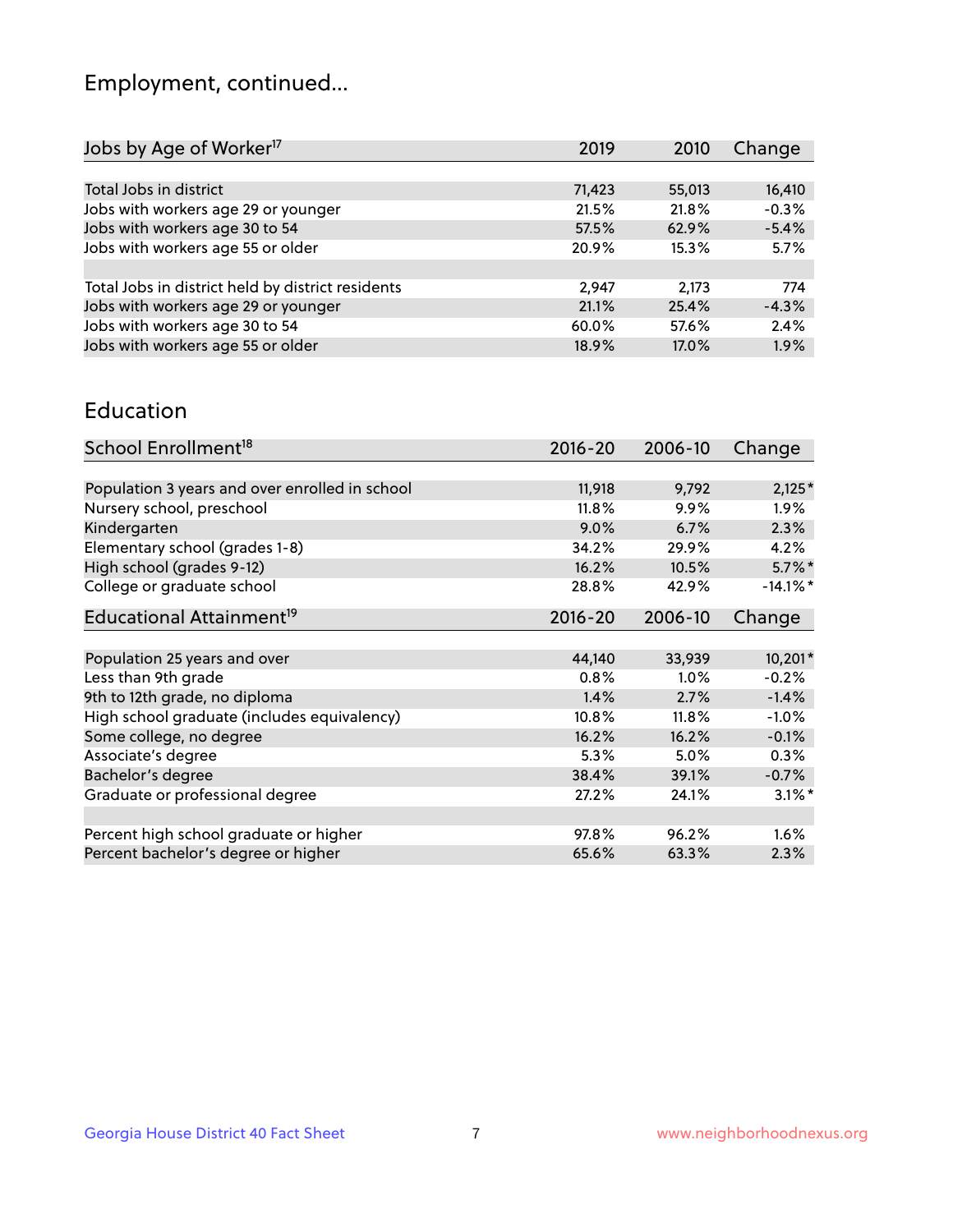## Housing

| Households by Type <sup>20</sup>                     | 2016-20     | 2006-10 | Change     |
|------------------------------------------------------|-------------|---------|------------|
|                                                      |             |         |            |
| <b>Total households</b>                              | 27,815      | 22,802  | $5,013*$   |
| Family households (families)                         | 51.9%       | 49.6%   | 2.3%       |
| With own children under 18 years                     | 21.8%       | 21.0%   | 0.7%       |
| Married-couple family                                | 38.3%       | 37.4%   | 0.9%       |
| With own children of the householder under 18 years  | 15.3%       | 13.8%   | 1.6%       |
| Male householder, no wife present, family            | 3.0%        | 2.9%    | 0.1%       |
| With own children of the householder under 18 years  | 0.9%        | 1.8%    | $-1.0%$    |
| Female householder, no husband present, family       | 10.6%       | 9.2%    | 1.4%       |
| With own children of the householder under 18 years  | 5.6%        | 5.4%    | 0.1%       |
| Nonfamily households                                 | 48.1%       | 50.4%   | $-2.3%$    |
| Householder living alone                             | 38.3%       | 41.3%   | $-3.0%$    |
| 65 years and over                                    | 6.6%        | 5.4%    | 1.1%       |
|                                                      |             |         |            |
| Households with one or more people under 18 years    | 23.8%       | 22.5%   | 1.2%       |
| Households with one or more people 65 years and over | 18.1%       | 11.6%   | $6.6\%$ *  |
|                                                      |             |         |            |
| Average household size                               | 2.12        | 1.99    | $0.13*$    |
| Average family size                                  | 2.86        | 2.69    | 0.17       |
|                                                      |             |         |            |
| Housing Occupancy <sup>21</sup>                      | 2016-20     | 2006-10 | Change     |
|                                                      |             |         |            |
| Total housing units                                  | 30,512      | 25,561  | 4,951*     |
| Occupied housing units                               | 91.2%       | 89.2%   | 2.0%       |
| Vacant housing units                                 | 8.8%        | 10.8%   | $-2.0%$    |
|                                                      |             |         |            |
| Homeowner vacancy rate                               | 1.2         | 4.8     | $-3.6*$    |
| Rental vacancy rate                                  | 6.8         | 11.3    | $-4.5*$    |
|                                                      |             |         |            |
| Units in Structure <sup>22</sup>                     | $2016 - 20$ | 2006-10 | Change     |
|                                                      |             |         |            |
| Total housing units                                  | 30,512      | 25,561  | 4,951*     |
| 1-unit, detached                                     | 35.1%       | 40.1%   | $-5.1\%$ * |
| 1-unit, attached                                     | 17.3%       | 15.4%   | 1.9%       |
| 2 units                                              | 0.4%        | 1.1%    | $-0.7%$    |
| 3 or 4 units                                         | 2.0%        | 2.6%    | $-0.6%$    |
| 5 to 9 units                                         | 12.0%       | 11.0%   | 1.0%       |
| 10 to 19 units                                       | 15.3%       | 15.3%   | $-0.0%$    |
| 20 or more units                                     | 17.6%       | 14.2%   | $3.4\%$ *  |
| Mobile home                                          | 0.2%        | 0.2%    | $0.0\%$    |
| Boat, RV, van, etc.                                  | 0.1%        | 0.0%    | 0.1%       |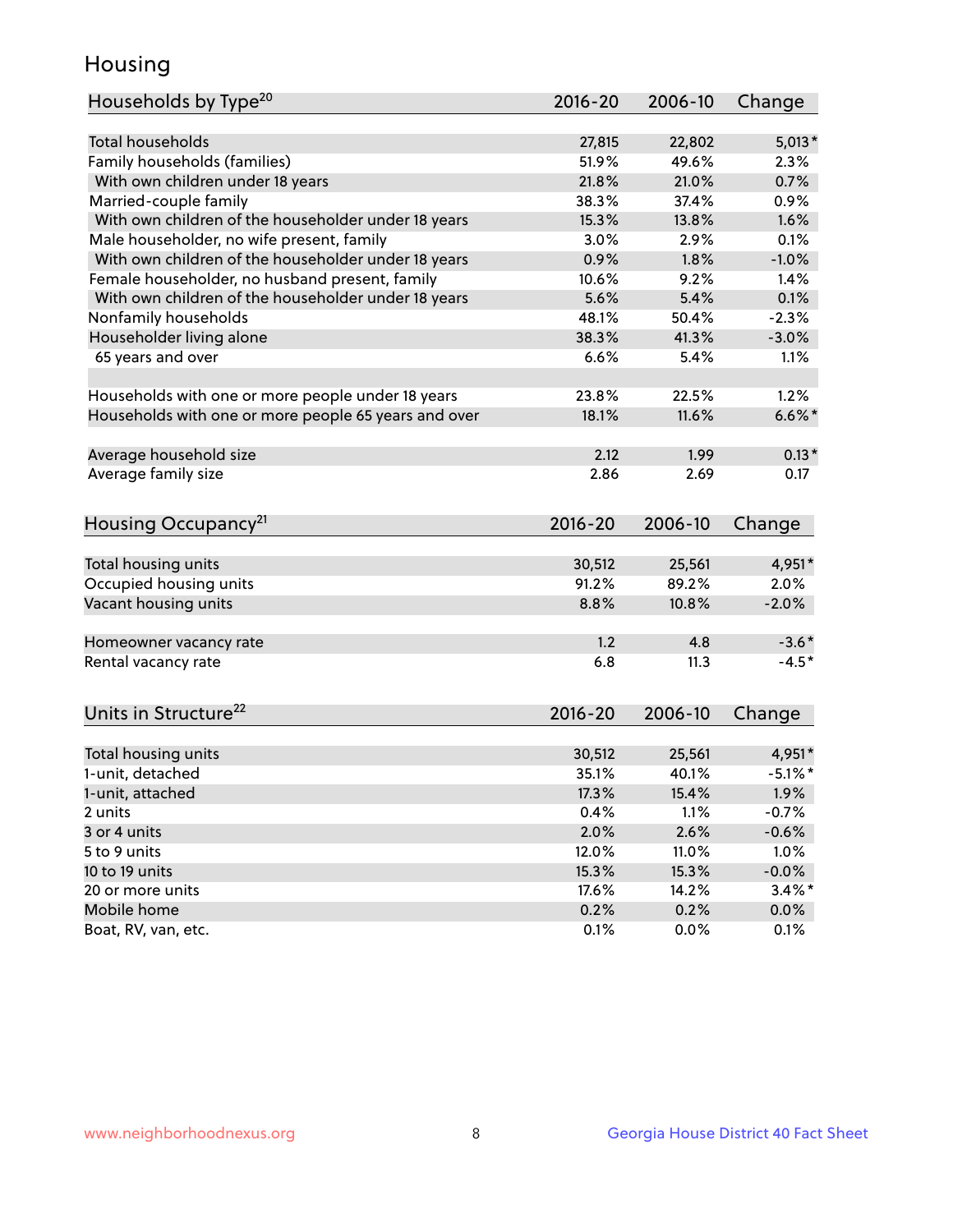## Housing, Continued...

| Year Structure Built <sup>23</sup>             | 2016-20     | 2006-10 | Change     |
|------------------------------------------------|-------------|---------|------------|
| Total housing units                            | 30,512      | 25,561  | 4,951*     |
| Built 2014 or later                            | 6.9%        | (X)     | (X)        |
| Built 2010 to 2013                             | 8.2%        | (X)     | (X)        |
| Built 2000 to 2009                             | 24.6%       | 26.2%   | $-1.6%$    |
| Built 1990 to 1999                             | 17.3%       | 23.5%   | $-6.3\%$ * |
| Built 1980 to 1989                             | 22.7%       | 20.6%   | 2.0%       |
| Built 1970 to 1979                             | 11.0%       | 15.8%   | $-4.8\%$ * |
| Built 1960 to 1969                             | 5.0%        | 8.4%    | $-3.5%$ *  |
| Built 1950 to 1959                             | 4.0%        | 4.3%    | $-0.3%$    |
| Built 1940 to 1949                             | 0.2%        | 0.7%    | $-0.5%$    |
| Built 1939 or earlier                          | 0.2%        | 0.5%    | $-0.3%$    |
| Housing Tenure <sup>24</sup>                   | 2016-20     | 2006-10 | Change     |
|                                                |             |         |            |
| Occupied housing units                         | 27,815      | 22,802  | $5,013*$   |
| Owner-occupied                                 | 52.0%       | 53.9%   | $-1.9%$ *  |
| Renter-occupied                                | 48.0%       | 46.1%   | 1.9%       |
| Average household size of owner-occupied unit  | 2.28        | 2.15    | $0.13*$    |
| Average household size of renter-occupied unit | 1.95        | 1.80    | $0.15*$    |
| Residence 1 Year Ago <sup>25</sup>             | 2016-20     | 2006-10 | Change     |
| Population 1 year and over                     | 58,327      | 44,569  | 13,758 *   |
| Same house                                     | 80.5%       | 74.2%   | $6.3\%$ *  |
| Different house in the U.S.                    | 18.5%       | 25.0%   | $-6.6\%$ * |
| Same county                                    | 7.4%        | 10.7%   | $-3.3\%$ * |
| Different county                               | 11.1%       | 14.4%   | $-3.3\%$ * |
| Same state                                     | 7.5%        | 9.6%    | $-2.1%$    |
| Different state                                | 3.6%        | 4.8%    | $-1.2%$    |
| Abroad                                         | 1.0%        | 0.8%    | 0.2%       |
| Value of Housing Unit <sup>26</sup>            | $2016 - 20$ | 2006-10 | Change     |
| Owner-occupied units                           | 14,455      | 12,283  | $2,172*$   |
| Less than \$50,000                             | 0.2%        | 0.9%    | $-0.7%$    |
| \$50,000 to \$99,999                           | 1.0%        | 1.5%    | $-0.6%$    |
| \$100,000 to \$149,999                         | 3.7%        | 7.4%    | $-3.7%$    |
| \$150,000 to \$199,999                         | 7.6%        | 13.6%   | $-6.0\%$ * |
| \$200,000 to \$299,999                         | 19.6%       | 29.4%   | $-9.8\%$ * |
| \$300,000 to \$499,999                         | 43.3%       | 29.7%   | 13.5%*     |
| \$500,000 to \$999,999                         | 20.5%       | 14.0%   | $6.5%$ *   |
| \$1,000,000 or more                            | 4.2%        | 3.4%    | 0.8%       |
| Median (dollars)                               | 363,587     | 290,408 | 73,179*    |
| Mortgage Status <sup>27</sup>                  | 2016-20     | 2006-10 | Change     |
|                                                |             |         |            |
| Owner-occupied units                           | 14,455      | 12,283  | $2,172*$   |
| Housing units with a mortgage                  | 76.1%       | 82.3%   | $-6.3\%$ * |
| Housing units without a mortgage               | 23.9%       | 17.7%   | $6.3\%*$   |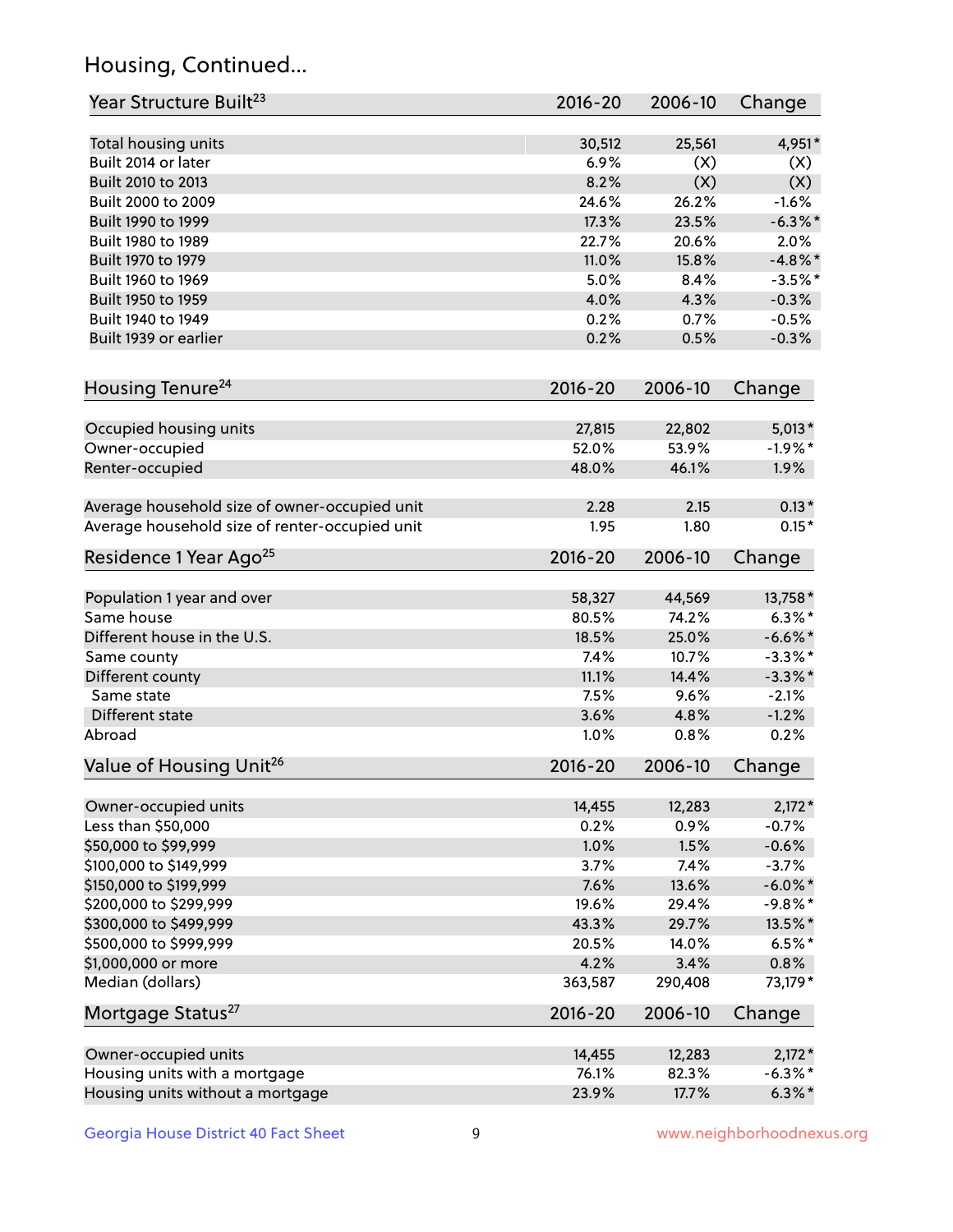## Housing, Continued...

| Selected Monthly Owner Costs <sup>28</sup>                                            | 2016-20     | 2006-10 | Change     |
|---------------------------------------------------------------------------------------|-------------|---------|------------|
| Housing units with a mortgage                                                         | 10,997      | 10,112  | 885*       |
| Less than \$300                                                                       | 0.0%        | 0.0%    | 0.0%       |
| \$300 to \$499                                                                        | 0.5%        | 0.3%    | 0.2%       |
| \$500 to \$999                                                                        | 4.0%        | 6.1%    | $-2.1%$    |
| \$1,000 to \$1,499                                                                    | 17.6%       | 20.2%   | $-2.6%$    |
| \$1,500 to \$1,999                                                                    | 24.8%       | 24.1%   | 0.7%       |
| \$2,000 to \$2,999                                                                    | 34.6%       | 31.1%   | 3.5%       |
| \$3,000 or more                                                                       | 18.6%       | 18.2%   | 0.4%       |
| Median (dollars)                                                                      | 2,065       | 1,986   | $80*$      |
| Housing units without a mortgage                                                      | 3,458       | 2,171   | $1,287*$   |
| Less than \$150                                                                       | 1.6%        | 0.4%    | 1.2%       |
| \$150 to \$249                                                                        | 2.7%        | 5.0%    | $-2.3%$    |
| \$250 to \$349                                                                        | 4.7%        | 14.9%   | $-10.2%$   |
| \$350 to \$499                                                                        | 25.1%       | 29.6%   | $-4.5%$    |
| \$500 to \$699                                                                        | 23.8%       | 22.5%   | 1.3%       |
| \$700 or more                                                                         | 42.1%       | 27.6%   | 14.5%      |
| Median (dollars)                                                                      | 640         | 501     | $139*$     |
| Selected Monthly Owner Costs as a Percentage of<br>Household Income <sup>29</sup>     | $2016 - 20$ | 2006-10 | Change     |
| Housing units with a mortgage (excluding units where<br>SMOCAPI cannot be computed)   | 10,958      | 10,049  | 909        |
| Less than 20.0 percent                                                                | 55.4%       | 41.5%   | 13.9%*     |
| 20.0 to 24.9 percent                                                                  | 14.7%       | 16.9%   | $-2.2%$    |
| 25.0 to 29.9 percent                                                                  | 11.5%       | 10.6%   | 0.9%       |
| 30.0 to 34.9 percent                                                                  | 5.7%        | 10.4%   | $-4.8\%$ * |
| 35.0 percent or more                                                                  | 12.7%       | 20.5%   | $-7.9%$ *  |
| Not computed                                                                          | 39          | 63      | $-24$      |
| Housing unit without a mortgage (excluding units where<br>SMOCAPI cannot be computed) | 3,423       | 2,157   | 1,267      |
| Less than 10.0 percent                                                                | 63.9%       | 56.7%   | 7.3%       |
| 10.0 to 14.9 percent                                                                  | 12.2%       | 17.3%   | $-5.2%$    |
| 15.0 to 19.9 percent                                                                  | 10.5%       | 9.8%    | 0.8%       |
| 20.0 to 24.9 percent                                                                  | 3.5%        | 3.6%    | $-0.1%$    |
| 25.0 to 29.9 percent                                                                  | 2.1%        | 2.8%    | $-0.6%$    |
| 30.0 to 34.9 percent                                                                  | 1.1%        | 0.5%    | 0.7%       |
| 35.0 percent or more                                                                  | 6.6%        | 9.3%    | $-2.8%$    |
| Not computed                                                                          | 35          | 14      | 21         |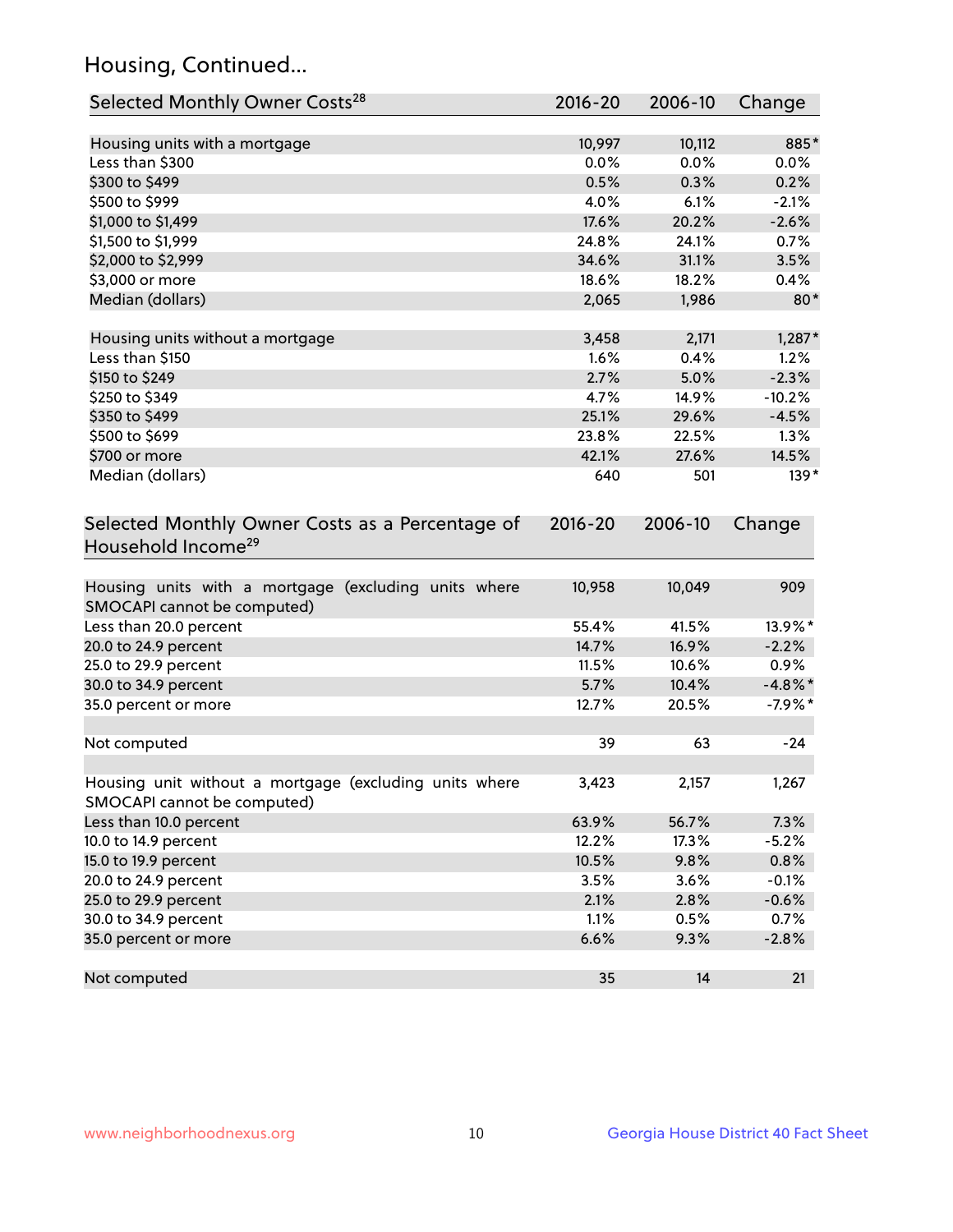## Housing, Continued...

| Gross Rent <sup>30</sup>   | 2016-20 | 2006-10 | Change      |
|----------------------------|---------|---------|-------------|
|                            |         |         |             |
| Occupied units paying rent | 13,222  | 10,339  | $2,883*$    |
| Less than \$200            | 0.0%    | 1.0%    | $-1.0%$     |
| \$200 to \$499             | 1.6%    | 2.5%    | $-0.9%$     |
| \$500 to \$749             | 1.1%    | 8.6%    | $-7.5%$     |
| \$750 to \$999             | 2.9%    | 39.8%   | $-37.0\%$ * |
| \$1,000 to \$1,499         | 55.1%   | 42.2%   | 12.9%*      |
| \$1,500 to \$1,999         | 28.9%   | 4.2%    | 24.7%*      |
| \$2,000 or more            | 10.5%   | 1.7%    | $8.8\%$ *   |
| Median (dollars)           | 1,417   | 1,225   | $191*$      |
|                            |         |         |             |
| No rent paid               | 138     | 180     | $-42$       |

| Gross Rent as a Percentage of Household Income <sup>31</sup>                   | $2016 - 20$ | 2006-10 | Change     |
|--------------------------------------------------------------------------------|-------------|---------|------------|
|                                                                                |             |         |            |
| Occupied units paying rent (excluding units where GRAPI<br>cannot be computed) | 13,208      | 10,144  | $3,065*$   |
| Less than 15.0 percent                                                         | 12.6%       | 15.6%   | $-3.0%$    |
| 15.0 to 19.9 percent                                                           | 18.9%       | 14.7%   | 4.3%       |
| 20.0 to 24.9 percent                                                           | 23.2%       | 14.4%   | $8.8\%$ *  |
| 25.0 to 29.9 percent                                                           | 11.3%       | 15.0%   | $-3.8%$    |
| 30.0 to 34.9 percent                                                           | $8.3\%$     | $7.8\%$ | 0.4%       |
| 35.0 percent or more                                                           | 25.8%       | 32.5%   | $-6.7\%$ * |
|                                                                                |             |         |            |
| Not computed                                                                   | 151         | 375     | $-224*$    |

## Transportation

| Commuting to Work <sup>32</sup>           | $2016 - 20$ | 2006-10 | Change     |
|-------------------------------------------|-------------|---------|------------|
|                                           |             |         |            |
| Workers 16 years and over                 | 35,903      | 27,371  | $8,532*$   |
| Car, truck, or van - drove alone          | 75.7%       | 85.0%   | $-9.3%$ *  |
| Car, truck, or van - carpooled            | 3.6%        | 4.3%    | $-0.7%$    |
| Public transportation (excluding taxicab) | 0.3%        | 0.9%    | $-0.6%$    |
| Walked                                    | 0.9%        | 1.2%    | $-0.3%$    |
| Other means                               | $1.2\%$     | $0.7\%$ | 0.6%       |
| Worked at home                            | 18.2%       | 7.9%    | $10.3\%$ * |
|                                           |             |         |            |
| Mean travel time to work (minutes)        | 27.6        | 24.7    | $2.9*$     |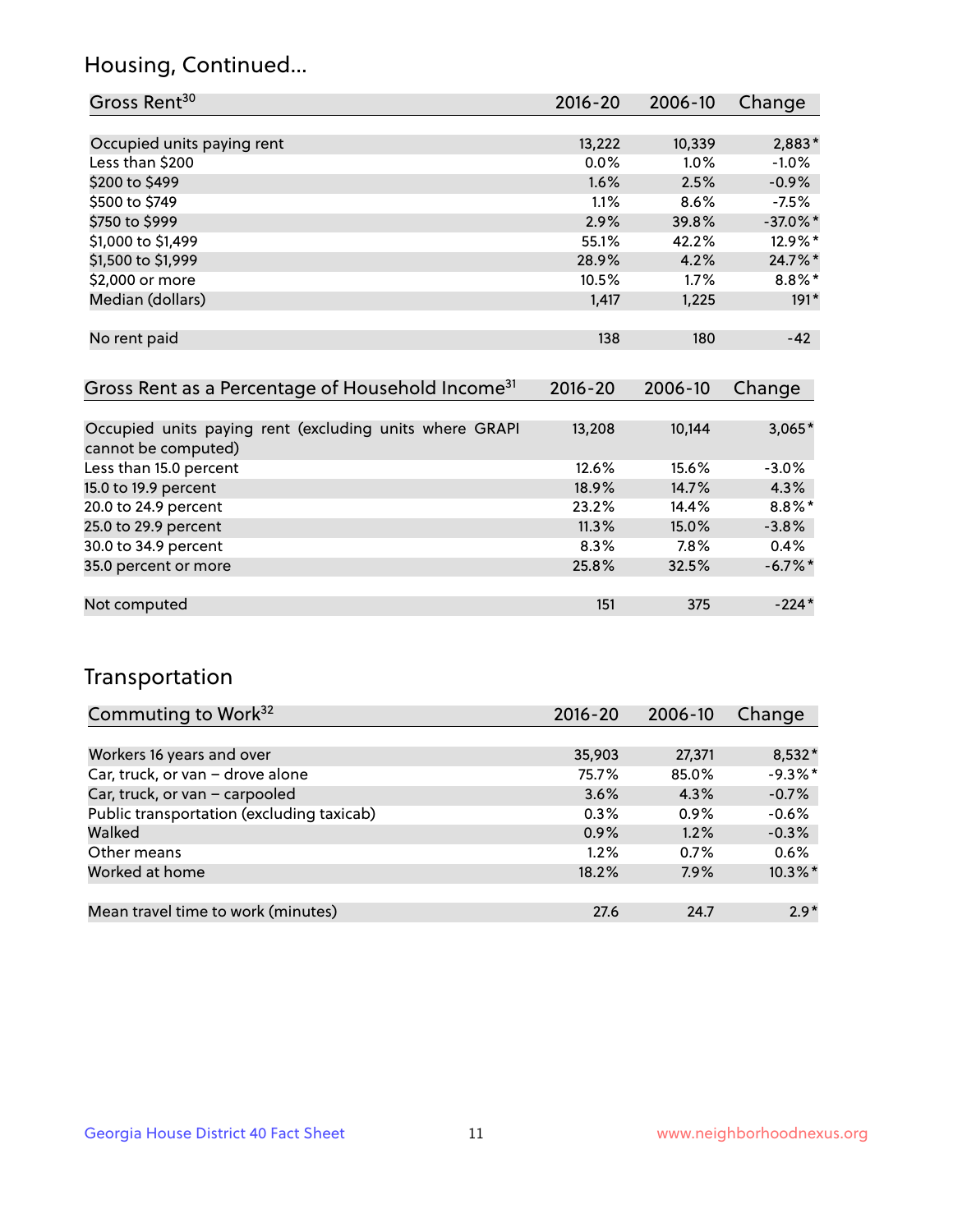## Transportation, Continued...

| Vehicles Available <sup>33</sup> | 2016-20 | 2006-10 | Change   |
|----------------------------------|---------|---------|----------|
|                                  |         |         |          |
| Occupied housing units           | 27,815  | 22,802  | $5,013*$ |
| No vehicles available            | 3.0%    | 2.3%    | 0.7%     |
| 1 vehicle available              | 42.5%   | 45.4%   | $-2.8%$  |
| 2 vehicles available             | 42.4%   | 41.4%   | 1.1%     |
| 3 or more vehicles available     | 12.0%   | 10.9%   | 1.1%     |

#### Health

| Health Insurance coverage <sup>34</sup>                 | 2016-20 |
|---------------------------------------------------------|---------|
|                                                         |         |
| Civilian Noninstitutionalized Population                | 58,921  |
| With health insurance coverage                          | 93.1%   |
| With private health insurance coverage                  | 85.1%   |
| With public health coverage                             | 16.6%   |
| No health insurance coverage                            | 6.9%    |
| Civilian Noninstitutionalized Population Under 19 years | 11,692  |
| No health insurance coverage                            | 7.6%    |
| Civilian Noninstitutionalized Population 19 to 64 years | 40,440  |
| In labor force:                                         | 35,952  |
| Employed:                                               | 34,840  |
| With health insurance coverage                          | 93.7%   |
| With private health insurance coverage                  | 92.7%   |
| With public coverage                                    | 2.6%    |
| No health insurance coverage                            | 6.3%    |
| Unemployed:                                             | 1,111   |
| With health insurance coverage                          | 53.9%   |
| With private health insurance coverage                  | 46.8%   |
| With public coverage                                    | 13.8%   |
| No health insurance coverage                            | 46.1%   |
| Not in labor force:                                     | 4,488   |
| With health insurance coverage                          | 90.4%   |
| With private health insurance coverage                  | 78.2%   |
| With public coverage                                    | 16.9%   |
| No health insurance coverage                            | 9.6%    |